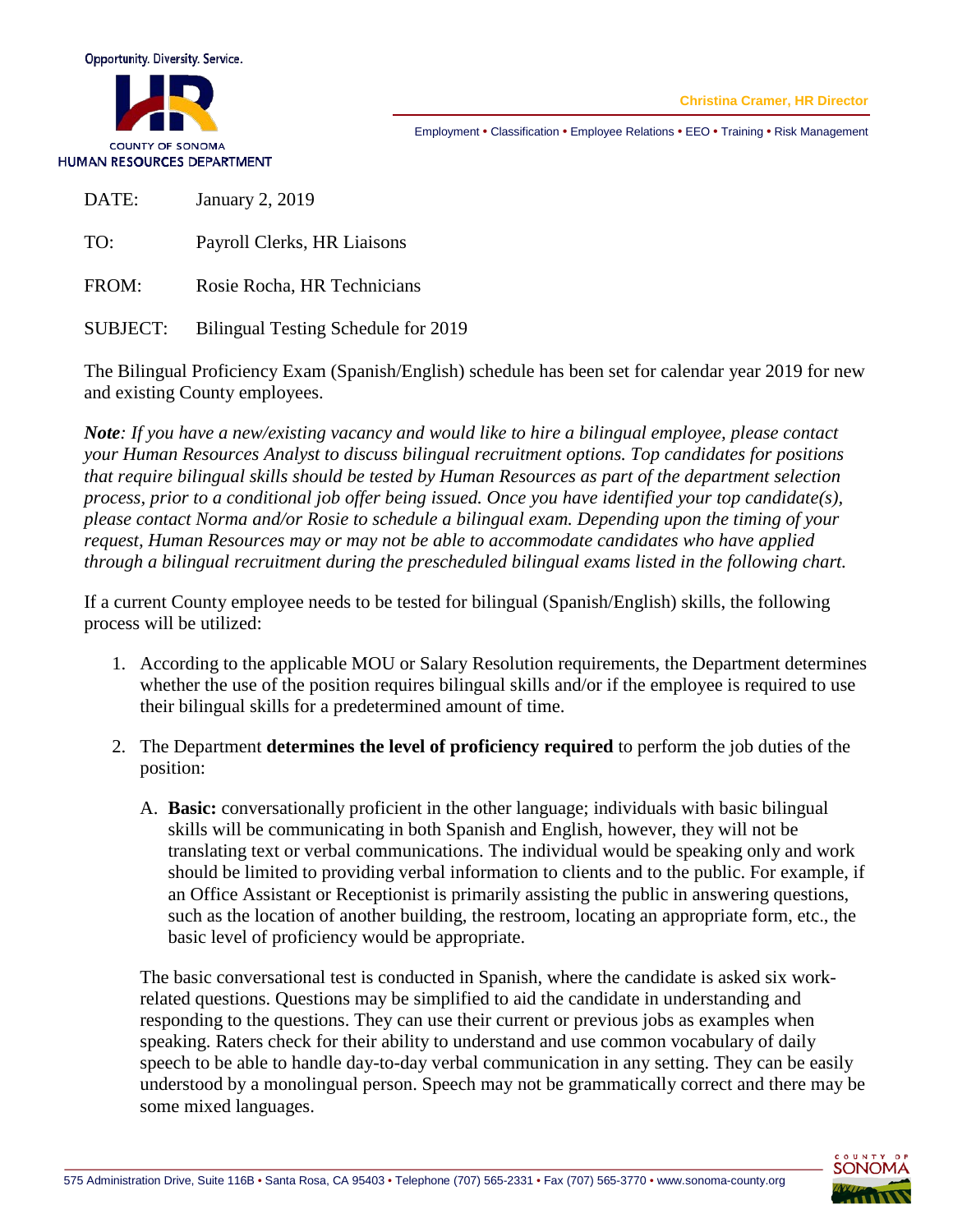B. **Fluent**: ability to speak, read, write, and translate between both languages at a highly proficient level. Proficiency test is conducted using a three-part exam: conversational, oral reading/translation, and a writing performance exercise.

At the fluent level, the test is conducted entirely in Spanish, and the candidate is expected to fully comprehend and correspond in both English and Spanish at this highly proficient level. This level is used for positions where employees may have a higher degree of interaction and responsibility to the public or clients. Raters assess command of language so that the candidate can perform in any position, with the understanding that specialized terms in their area of responsibility will be learned on the job. Please note that the definition of translation is as follows: the process of translating words or text from one language into another. For example, if a bilingual caseworker is in a court room setting where a client needs verbal information translated from English to Spanish, a fluent level of proficiency is required to perform this body of work.

- 3. The Department **completes a Bilingual Proficiency Exam Request Form** and submits it to HR. The form is signed by Department Head or his/her designee. These forms should be available from your payroll clerk or HR Liaison.
- 4. **HR schedules the individual**(s) for the next available exam, notifying them by email approximately one week prior to the exam. A copy of the exam invitation should also be sent to the HR Liaison/Payroll Clerk.
- 5. **HR tests the individual(s)** at the level requested by the Department.

*NOTE: "No Shows" and last minute cancellations will not be automatically rescheduled*.

- 6. Within approximately two weeks of the exam, **HR sends the results of the bilingual exam** to the employee and to the department payroll clerk. The notice should be placed in their personnel file and is viable for the duration of their employment with the County of Sonoma.
- 7. **Payroll clerks process the bilingual premium** for those who pass. The amount of premium is determined by the MOU or Salary Resolution representing the position. The premium amount is the same for Basic and Fluent level.

If you have any questions, please contact Rosie Rocha at [rosie.rocha@sonoma-county.org](mailto:rosie.rocha@sonoma-county.org) 707-565- 8870.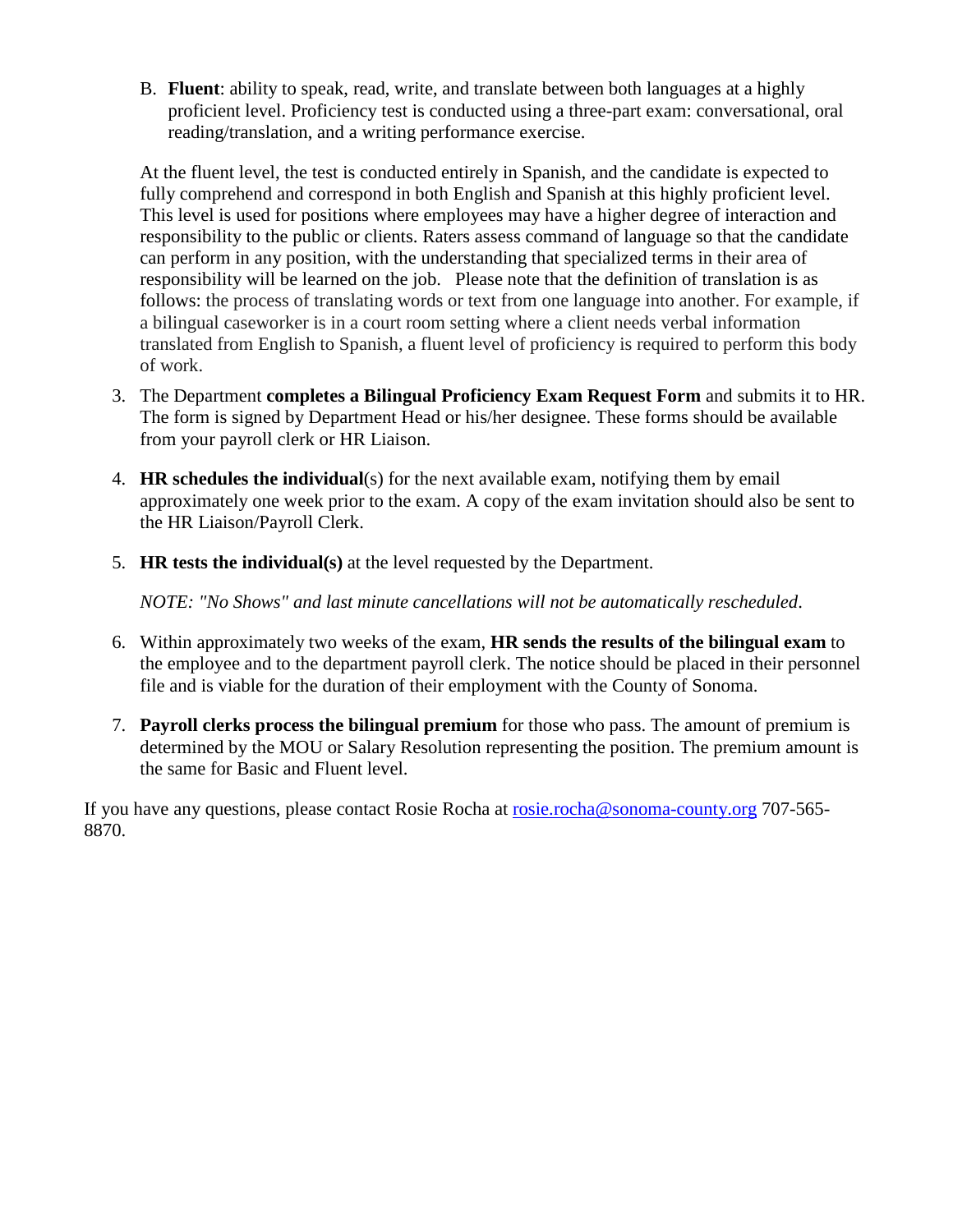## **2019 BILINGÜAL SCHEDULED RATERS**

## **January 2019 – December 2019**

| <b>EXAM DATE:</b>            | TIME:                     | <b>PRIMARY RATER:</b> | <b>SECOND RATER:</b> |
|------------------------------|---------------------------|-----------------------|----------------------|
| Thursday, January 24, 2019   | $8:30$ a.m. $-11:30$ a.m. | Veronica Peinado      | Maria Gutierrez      |
| Wednesday, February 20, 2019 | $8:30$ a.m. $-11:30$ a.m. | Adriana Call          | Sylvia Lemus         |
| Thursday, March 14, 2019     | $8:30$ a.m. $-11:30$ a.m. | Rosie Rocha           | Dora Navarro         |
| Wednesday, May 8, 2019       | $8:30$ a.m. $-11:30$ a.m. | Emma Cortez           | Adriana Call         |
| Thursday, June 20, 2019      | $8:30$ a.m. $-11:30$ a.m. | Maria Gutierrez       | Dora Navarro         |
| Wednesday, July 17, 2019     | $8:30$ a.m. $-11:30$ a.m. | Rebecca Barragan      | Laura Zijlstra       |
| Thursday, August 22, 2019    | $8:30$ a.m. $-11:30$ a.m. | Emma Cortez           | Veronica Peinado     |
| Thursday, October 17, 2019   | $8:30$ a.m. $-11:30$ a.m. | Rosie Rocha           | Sylvia Lemus         |
| Thursday, November 14, 2019  | $8:30$ a.m. $-11:30$ a.m. | Maria Gutierrez       | Adriana Call         |
| Wednesday, December 18, 2019 | $8:30$ a.m. $-11:30$ a.m. | Rosie Rocha           | Adriana Call         |